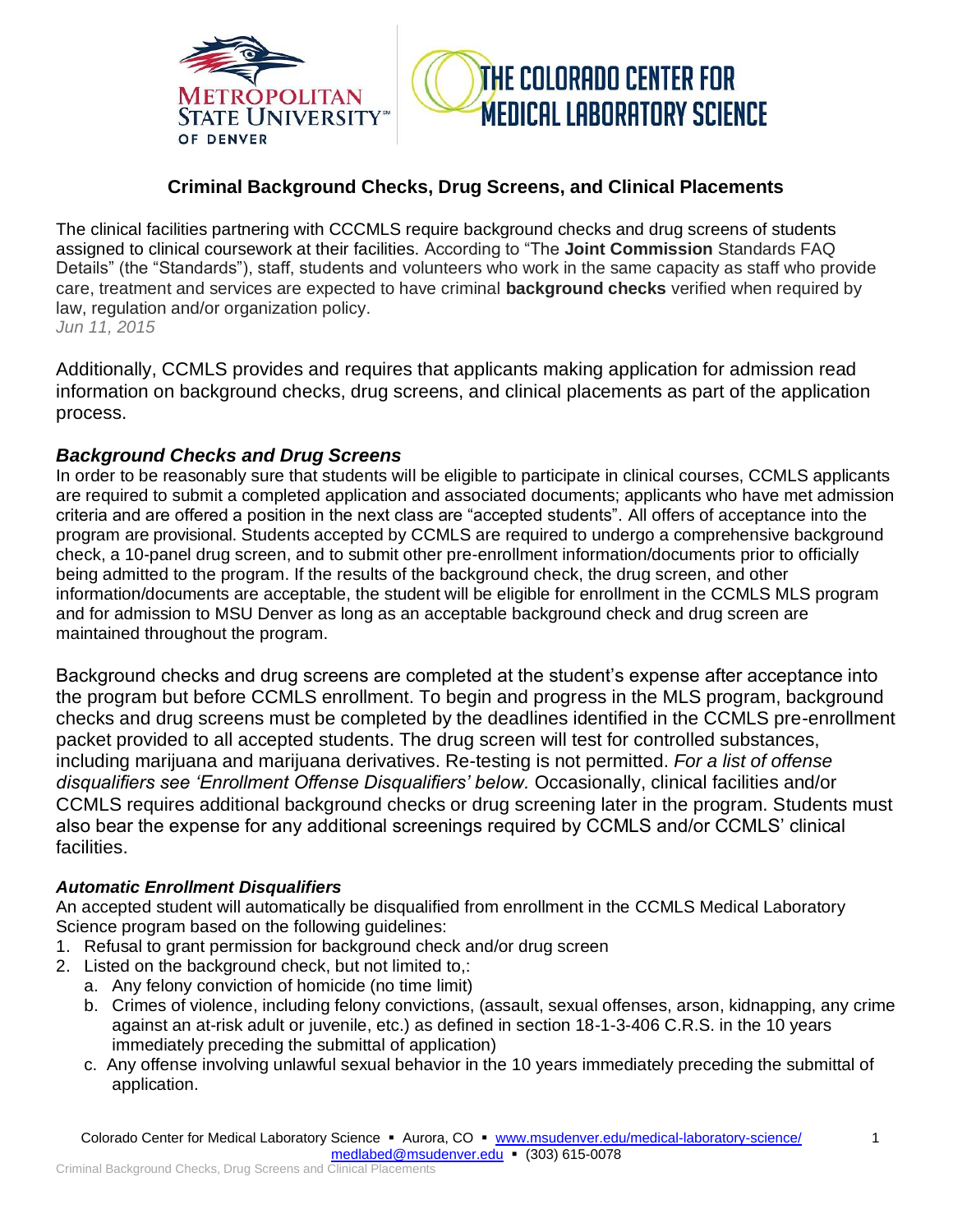- d. Any crime, the underlying basis of which has been found by the court of record to include an act of domestic violence, as defined in section 18-6-800.3 C.R. S. in the 7 years immediately preceding the submittal of application.
- e. Any crime of child abuse, as defined in section 18-6-401 C.R.S. in the 7 years immediately preceding the submittal of application.
- f. Any crime related to the sale, possession, distribution or transfer of narcotics or controlled substances in the 7 years immediately preceding the submittal of application.
- g. Felony deferred adjudications for the sale, possession, distribution, or transfer of narcotics or controlled substances
- h. Any felony theft crimes in the 7 years immediately preceding the submittal of application.
- i. Misdemeanor convictions of felony deferred adjudications involving crimes against persons (physical or sexual abuse)
- j. Misdemeanor convictions related to moral turpitude, including, but not limited to arson, assault & battery, possession of a controlled substance with intent to distribute, forgery, prostitution, public lewdness/exposure, theft under \$1,500.00, computer crimes of fraud. etc. in the 7 years immediately preceding the submittal of application.
- k. Any offense of sexual assault on a client by a psychotherapist, as defined in section 18-3-405.5 C.R.S. in the seven years immediately preceding the submittal of application.
- l. Registered sex offenders (No time limit)
- m. Any offense in another state, the elements of which are substantially similar to the elements of any of the above offenses.
- n. OIG, GSA, and Medicaid Sanctions (considered on a case-by-case basis)
- o. Terrorist Suspect List
- p. Pending charges with warrants for arrest for violent crime or in cases of felony acts.
- q. Any reason that might lead a student to endanger themselves, faculty, staff, students, patients or property

#### *Possible Enrollment Disqualifiers*

These situations may disqualify an accepted student from enrollment:

1. A positive drug screen:

- a. If the drug was declared at the time of screening, is prescribed by a U.S. licensed physician, is within therapeutic levels, and is deemed to not be detrimental to the student's performance in the academic/clinical setting or safety of patients, the drug may be identified, and the drug screen determined to be acceptable.
- b. If the drug was not declared at the time of screening, is prescribed by a U.S. licensed physician, is within therapeutic levels, and is deemed to not be detrimental to the student's performance in the academic/clinical setting or safety of patients, the student's eligibility for enrollment will be determined by authorized individuals.
- c. Any other positive results on the drug screen.
- 2. Suspension from another academic institution
- 3. Criminal history other than those listed as 'Automatic Disqualification from Enrollment'
- 4. Other crimes of violence
- 5. Traffic or other violations involving drugs or alcohol
- 6. More than 1 DUI or DWI in the 7 years immediately preceding the submittal of application.
- 7. Any misdemeanor theft crimes in the 5 years immediately preceding the submittal of application

Items related to pre-enrollment that are automatic or possible disqualifiers will be investigated on a case by case basis. If the investigation reveals information that could be relevant to eligibility for enrollment, the authorized individual at CCMLS and/or MSU Denver may request additional information from the accepted student.

If any accepted student feels the criminal background check is inaccurate, they may appeal the decision and request a review. It is the accepted student's burden to produce substantial evidence that proves the crimes charged are incorrect.